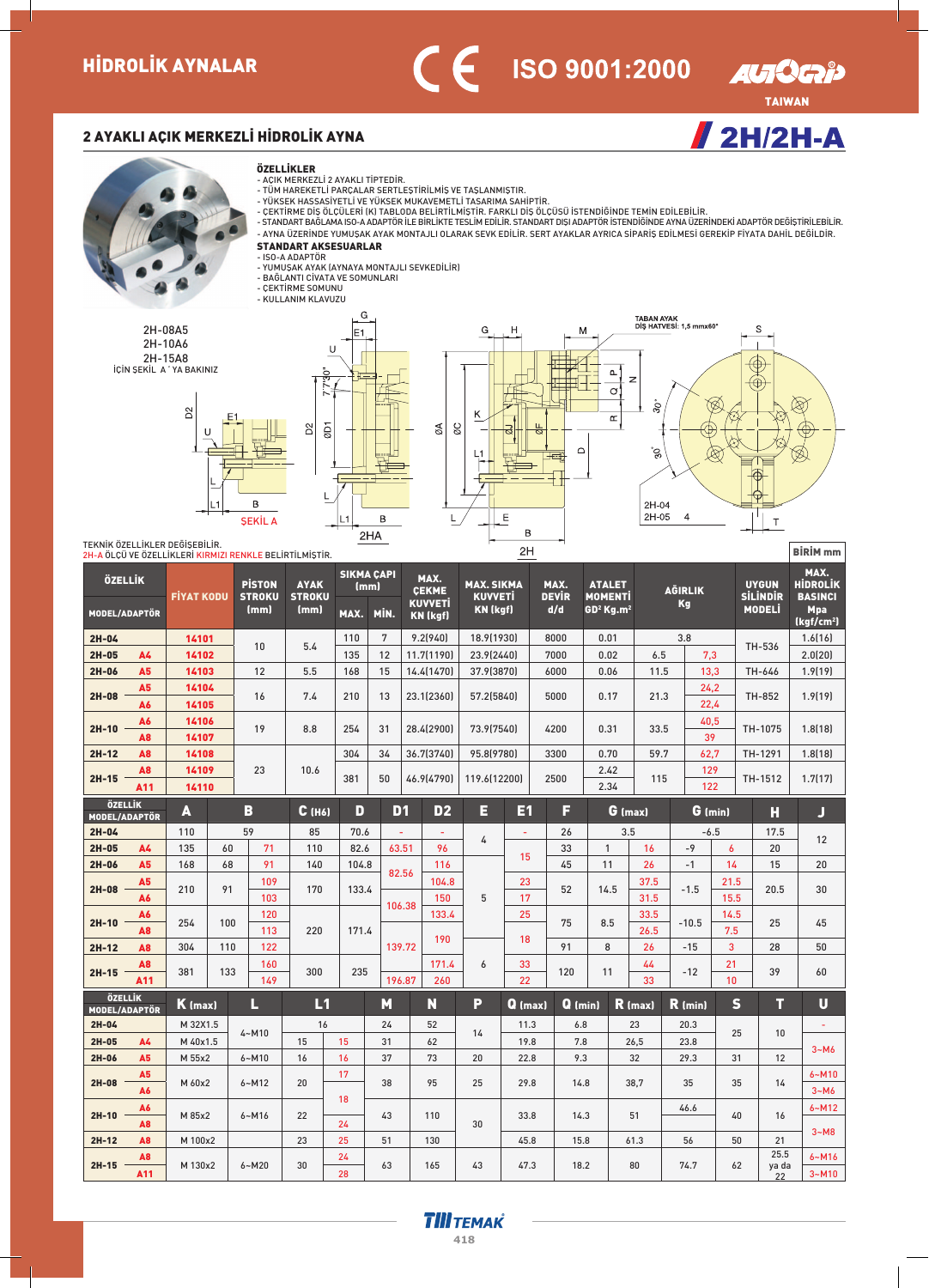

 $/3H-B/3H-BA$ 

## 3 AYAKLI BÜYÜK AÇIK MERKEZLİ HİDROLİK AYNA





- -
- BÜYÜK AÇIK MERKEZLİ 3 AYAKLI TİPTEDİR.<br>- TÜM HAREKETLİ PARÇALAR SERTLEŞTİRİLMIŞ VE TAŞLANMIŞTIR.<br>- YÜKSEK HASSASIYETLI VE YÜKSEK MUKAVEMETLI TASARIMA SAHİPTİR.<br>- ÇEKTİRME DIŞ ÖLÇÜLERİ (K) TABLODA BELİRTİLMIŞTIR. FARKLI D
- AYNA ÜZERÍNDE YUMUŞAK AYAK MONTAJLI OLARAK SEVK EDÍLÍR. SERT AYAKLAR AYRICA SÍPARÍŞ EDÍLMESÍ GEREKÍP FÍYATA DAHÍL DEĞÍLDÍR.
- STANDART AKSESUARLAR
- ISO-A ADAPTÖR<br>- YUMUŞAK AYAK (AYNAYA MONTAJLI SEVKEDİLİR)
- 
- BAGLANTI CIVATA VE SOMUNLARI<br>- ÇEKTİRME SOMUNU

**SEKİL A** 

R



 $\overline{B}$ 

 $3H-BA$ 



TEKNÍK ÖZELLÍKLER DEĞÍŞEBÍLÍR.

|                      |           | TEKNİK ÖZELLİKLER DEĞİSEBİLİR.<br>3H-BA ÖLÇÜ VE ÖZELLİKLERİ KIRMIZI RENKLE BELİRTİLMİŞTİR. |                                |                              |                   |      |                                     |                                     |                      |                                 |       |                |                                 | <b>BİRİM</b> <sub>mm</sub>                |
|----------------------|-----------|--------------------------------------------------------------------------------------------|--------------------------------|------------------------------|-------------------|------|-------------------------------------|-------------------------------------|----------------------|---------------------------------|-------|----------------|---------------------------------|-------------------------------------------|
| ÖZELLİK              |           | <b>FIYAT KODU</b>                                                                          | <b>PISTON</b><br><b>STROKU</b> | <b>AYAK</b><br><b>STROKU</b> | <b>SIKMA CAPI</b> | (mm) | <b>MAX. CEKME</b><br><b>KUVVETI</b> | <b>MAX. SIKMA</b><br><b>KUVVETI</b> | MAX.<br><b>DEVIR</b> | <b>ATALET</b><br><b>MOMENTI</b> |       | <b>AGIRLIK</b> | <b>UYGUN</b><br><b>SİLİNDİR</b> | MAX.<br><b>HİDROLİK</b><br><b>BASINCI</b> |
| <b>MODEL/ADAPTÖR</b> |           |                                                                                            | (mm)                           | (mm)                         | MAX.              | MİN. | KN (kgf)                            | <b>KN</b> (kgf)                     | d/d                  | $GD2$ Kg.m <sup>2</sup>         |       | Kg             | <b>MODEL</b>                    | <b>Mpa</b><br>(kgf/cm <sup>2</sup> )      |
| 3H-06B               | <b>A5</b> | 14111                                                                                      | 12                             | 5.5                          | 170               | 18   | 19.6(2000)                          | 58.3 (5950)                         | 6000                 | 0,06                            | 11    | 12,8           | <b>TK-852</b>                   | 1,9(19)                                   |
| 3H-08B               | <b>A6</b> | 14112                                                                                      | 16                             | 7.4                          | 210               | 23   | 31.9 (3250)                         | 98.5 (10050)                        | 5000                 | 0,15                            | 23    | 24.1           | TK-1068                         | 2,2(22)                                   |
| 3H-10B               | <b>A8</b> | 14113                                                                                      | 19                             | 8.8                          | 260               | 46   | 49.1 (12950)                        | 126.9 (12950)                       | 4500                 | 0.32                            | 33.2  | 38.7           | TK-1287                         | 2,6(26)                                   |
| 3H-12B               | A11       | 14114                                                                                      |                                |                              | 315               | 47   | 58.8 (15600)                        | 152.9 (15600)                       | 3500                 | 0,73                            | 51    | 58             | TK-1511                         | 2,0(20)                                   |
| 3H-15B               | A15       | 14115                                                                                      |                                |                              | 405               | 60   |                                     |                                     | 2500                 | 2,3                             | 127.8 | 138.8          |                                 |                                           |
| 3H-18B               | A15       | 14116                                                                                      | 23                             | 10,6                         | 456               | 66   | 71,0 (18350)                        | 180.0 (18350)                       | 2000                 | 4,8                             | 162,4 | 173,4          |                                 | 2,2(22)                                   |
| 3H-21B               | A15       | 14117                                                                                      |                                |                              | 530               | 104  |                                     |                                     | 1700                 | 7.5                             | 223   | 234            | TK-2416                         |                                           |
|                      | A15       |                                                                                            |                                |                              |                   |      | 89.9 (23860)                        | 233.8 [23860]                       |                      |                                 |       | 315            |                                 | 2,7(27)                                   |
| 3H-24B               | A20       | 14119                                                                                      | 26                             | 12                           | 610               | 128  |                                     |                                     | 1400                 | 14,8                            | 270   | 284            |                                 |                                           |

 $\overline{L}$ 

 $\mathsf E$ 

B

 $3H-B$ 

| ÖZELLİK       |                 |     |     |     |          |       |        |                |   |    |     |      |         |         |              |    |     |
|---------------|-----------------|-----|-----|-----|----------|-------|--------|----------------|---|----|-----|------|---------|---------|--------------|----|-----|
| MODEL/ADAPTÖR |                 | A   |     | B   | $C$ (H6) | D     | D1     | D <sub>2</sub> | E | 61 | F   |      | G (max) |         | $G$ (min)    | Н  |     |
| 3H-06B        | A <sub>5</sub>  | 170 | 81  | 91  | 140      | 104,8 | 82.56  | 116            |   | 15 | 52  | 11   | 26      | $-1$    | $14^{\circ}$ | 19 | 20  |
| 3H-08B        | A6              | 210 | 91  | 103 | 170      | 133,4 | 106,38 | 150            | 5 | 17 | 66  | 14,5 | 31,5    | $-1,5$  | 15,5         | 20 | 30  |
| 3H-10B        | A <sub>8</sub>  | 260 | 100 | 113 | 220      | 171,5 | 139,72 | 190            |   | 18 | 86  | 8,5  | 26,5    | $-10,5$ | 7,5          | 25 | 45  |
| 3H-12B        | A11             | 315 | 110 | 126 | 300      | 235   | 196,87 | 260            |   | 22 | 106 | 8    | 30      | $-15$   | 7            | 28 | 50  |
| 3H-15B        | A15             | 405 | 133 | 154 |          |       |        |                |   |    | 140 | 11   |         |         |              |    |     |
| 3H-18B        | A15             | 456 | 133 | 154 | 380      | 330,2 |        |                |   | 27 | 165 |      | 38      | $-12$   | 15           | 39 | 80  |
| 3H-21B        | A15             | 530 | 140 | 161 |          |       | 285.78 | 330,2          | 6 |    | 180 |      |         |         |              |    |     |
|               | A <sub>15</sub> |     |     | 181 |          |       |        |                |   | 40 |     |      | 58      |         | 32           |    |     |
| 3H-24B        | A20             | 610 | 147 | 168 | 520      | 463,6 | 412,78 | 463,6          |   | 27 | 205 | 18   | 45      | -8      | 19           | 40 | 120 |

| ÖZELLİK       |                |                  |           |    |    |    |     |    |           |           |           |           |    |      |           |
|---------------|----------------|------------------|-----------|----|----|----|-----|----|-----------|-----------|-----------|-----------|----|------|-----------|
| MODEL/ADAPTÖR |                | K (max)          |           |    | L1 | M  | N   | P  | $Q$ (max) | $Q$ (min) | $R$ (max) | $R$ (min) | S  |      | U         |
| 3H-06B        | A5             | M60x2            | $6 - M10$ | 16 | 16 | 37 | 73  | 20 | 22,75     | 9,25      | 35,5      | 32,8      | 31 | 12   | $3-M6$    |
| 3H-08B        | <b>A6</b>      | M75x2            | $6 - M12$ | 20 | 18 | 38 | 95  | 25 | 23,75     | 11,25     | 45,7      | 42        | 35 | 14   | $3-M6$    |
| 3H-10B        | A <sub>8</sub> | M95x2            | $6 - M16$ | 22 | 24 | 43 | 110 |    | 32.25     | 14,25     | 56        | 51,6      | 40 | 16   | $3-M8$    |
| 3H-12B        | A11            | M115x2           | $6 - M20$ | 30 | 28 | 51 | 130 | 30 | 45,75     | 15,75     | 68,8      | 63,5      | 50 | 21   | $3-M10$   |
| 3H-15B        | A15            | M155x3           |           |    |    |    |     |    | 43.75     | 18,25     | 91        | 85,7      |    |      |           |
| 3H-18B        | A15            | M175x3<br>M190x3 |           |    | 38 | 63 | 165 | 46 | 65,25     | 18,75     | 102       | 96,7      | 62 | 25,5 | $3-M12$   |
| 3H-21B        | A15            |                  | $6 - M24$ | 35 |    |    |     |    | 69,5      |           | 113.5     | 108,2     |    |      |           |
|               | A15            | M215x3           |           |    | 35 | 73 | 180 | 60 |           | 21,5      |           |           | 65 | 25   | $6 - M24$ |
| 3H-24B        | A20            |                  |           |    | 38 |    |     |    | 93,5      |           | 126       | 120       |    |      | $3-M12$   |

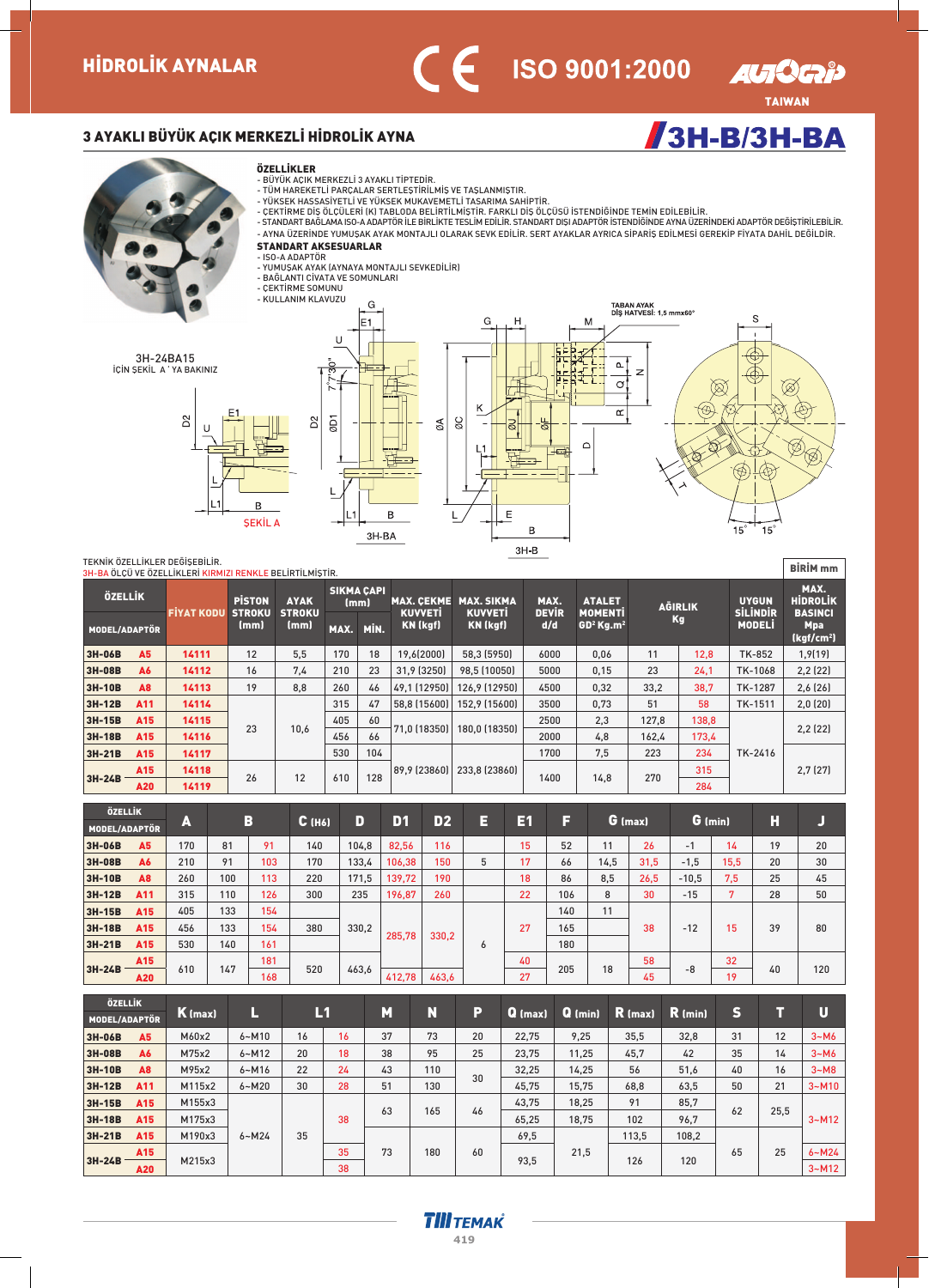



3H-08A5 2H-10A6 2H-15A8 İÇİN ŞEKİL A 'YA BAKINIZ



- 
- 
- AÇIK MERKEZLİ 3 AYAKLI TİPTEDİR.<br>- TÜM HAREKETLİ PARÇALAR SERTLEŞTİRİLMİŞ VE TAŞLANMIŞTIR.<br>- YÜKSEK HASSASIYETLI VE YÜKSEK MUKAVEMETLİ TASARIMA SAHİPTİR.<br>- CEKTİRME DIŞ ÖLÇÜLERİ (K) TABLODA BELİRTİLMİŞTİR. FARKLI DİŞ ÖLÇ
- 
- AYNA ÜZERÍNDE YUMUŞAK AYAK MONTAJLI OLARAK SEVK EDÍLÍR. SERT AYAKLAR AYRICA SÍPARÍŞ EDÍLMESÍ GEREKÍP FÍYATA DAHÍL DEĞÍLDÍR. STANDART AKSESUARLAR
- 
- ISO-A ADAPTÖR<br>- YUMUŞAK AYAK (AYNAYA MONTAJLI SEVKEDİLİR)
- BAGLANTI CIVATA VE SOMUNLARI<br>- ÇEKTİRME SOMUNU
- 
- KULLANIM KLAVUZU





TAIWAN

AUIQGID

**3H / 3HA** 

### TEKNÍK ÖZELLÍKLER DEĞÍŞEBÍLÍR.

|                                        |                              |                   |          |                                        | <u>3H-A ÖLÇÜ VE ÖZELLİKLERİ KIRMIZI RENKLE BELİRTİLMİŞTİR.</u> |                                   |      |                |                                                           |                                                        |                |                             |     |                                                                      |                     |                             |              |                                                  | BIKIM MM                                                                          |
|----------------------------------------|------------------------------|-------------------|----------|----------------------------------------|----------------------------------------------------------------|-----------------------------------|------|----------------|-----------------------------------------------------------|--------------------------------------------------------|----------------|-----------------------------|-----|----------------------------------------------------------------------|---------------------|-----------------------------|--------------|--------------------------------------------------|-----------------------------------------------------------------------------------|
| <b>ÖZELLİK</b><br><b>MODEL/ADAPTÖR</b> |                              | <b>FIYAT KODU</b> |          | <b>PISTON</b><br><b>STROKU</b><br>(mm) | <b>AYAK</b><br><b>STROKU</b><br>(mm)                           | <b>SIKMA CAPI</b><br>(mm)<br>MAX. | MİN. |                | MAX.<br><b>CEKME</b><br><b>KUVVETİ</b><br><b>KN (kgf)</b> | <b>MAX. SIKMA</b><br><b>KUVVETI</b><br><b>KN (kgf)</b> |                | MAX.<br><b>DEVIR</b><br>d/d |     | <b>ATALET</b><br><b>MOMENTI</b><br>GD <sup>2</sup> Kg.m <sup>2</sup> |                     | <b>AGIRLIK</b><br><b>Kg</b> |              | <b>UYGUN</b><br><b>SİLİNDİR</b><br><b>MODELİ</b> | MAX.<br><b>HİDROLİK</b><br><b>BASINCI</b><br><b>Mpa</b><br>(kgf/cm <sup>2</sup> ) |
| 3H-04                                  |                              | 14120             |          |                                        |                                                                | 110                               | 7    |                | 13.7(1400)                                                | 28.4(2900)                                             |                | 8000                        |     | 0.01                                                                 |                     | 4                           |              |                                                  | 2,3(23)                                                                           |
| 3H-05                                  | <b>A4</b>                    | 14121             |          | 10                                     | 5,4                                                            | 135                               | 12   |                | 17.1(1750)                                                | 35.8(3650)                                             |                | 7000                        |     | 0,02                                                                 | 6,7                 | 7,5                         |              | TH-536                                           | 2,9(29)                                                                           |
| 3H-06                                  | A <sub>5</sub>               | 14122             |          | 12                                     | 5,5                                                            | 168                               | 15   |                | 21.5(2200)                                                | 56.8(5800)                                             |                | 6000                        |     | 0,06                                                                 | 11,9                | 13,7                        |              | TH-646                                           | 2,8(28)                                                                           |
| 3H-08                                  | A <sub>5</sub><br>A6         | 14123<br>14124    |          | 16                                     | 7,4                                                            | 210                               | 13   |                | 34.3(3500)                                                | 85.8(8750)                                             |                | 5000                        |     | 0,18                                                                 | 22,5                | 25,4<br>23,6                |              | <b>TH-852</b>                                    | 2,8(19)                                                                           |
| $3H-10$                                | A6<br>A8                     | 14125<br>14126    |          | 19                                     | 8,8                                                            | 254                               | 31   |                | 42.6(4380)                                                | 110.7(11300)                                           |                | 4200                        |     | 0,33                                                                 | 34,5                | 41,5<br>40                  |              | TH-1075                                          | 2,7(27)                                                                           |
| $3H-12$                                | <b>A8</b>                    | 14127             |          |                                        |                                                                | 304                               | 34   |                | 54.9(5600)                                                | 143.6(14650)                                           |                | 3300                        |     | 0.77                                                                 | 56,6                | 59.5                        |              | TH-1291                                          | 2,7(27)                                                                           |
| $3H-15$                                | A <sub>8</sub><br>A11        | 14128<br>14129    |          | 23                                     | 10,6                                                           | 381                               | 50   |                | 71(7250)                                                  | 179.8(18350)                                           |                | 2500                        |     | 2,47<br>2,39                                                         | 120                 | 134<br>127                  |              | TH-1512                                          | 2,4(24)                                                                           |
| $3H-18$                                | A11                          | 14130             |          |                                        |                                                                | 450                               |      |                |                                                           |                                                        |                | 2000                        |     | 4,78                                                                 | 164                 | 178                         |              |                                                  |                                                                                   |
| ÖZELLİK<br>MODEL/ADAPTÖR               |                              | A                 |          | B                                      | $C$ (H6)                                                       | D                                 |      | D <sub>1</sub> | D <sub>2</sub>                                            | Ξ                                                      | E <sub>1</sub> |                             | F   |                                                                      | $G$ (max)           |                             | $G$ (min)    | Н                                                | J                                                                                 |
| 3H-04                                  |                              | 110               |          | 59                                     | 85                                                             | 70.6                              |      | $\omega$       | ٠                                                         |                                                        | $\blacksquare$ |                             | 26  |                                                                      | 3.5                 |                             | $-6.5$       | 17.5                                             |                                                                                   |
| 3H-05                                  | <b>A4</b>                    | 135               | 60       | 71                                     | 110                                                            | 82.6                              |      | 63.51          | 96                                                        | 4                                                      | 15             |                             | 33  | $\mathbf{1}$                                                         | 16                  | $-9$                        | 6            | 20                                               | 12                                                                                |
| 3H-06                                  | A <sub>5</sub>               | 168               | 81       | 91                                     | 140                                                            | 104.8                             |      | 82.56          | 116                                                       |                                                        |                |                             | 45  | 11                                                                   | 26                  | $-1$                        | 14           | 19                                               | 20                                                                                |
| 3H-08                                  | A <sub>5</sub><br>A6         | 210               | 91       | 109<br>103                             | 170                                                            | 133.4                             |      | 106.38         | 104.8<br>150                                              | 5                                                      | 23<br>17       |                             | 52  | 14.5                                                                 | 37.5<br>31.5        | $-1.5$                      | 21.5<br>15.5 | 20.5                                             | 30                                                                                |
| 3H-10                                  | A6<br><b>A8</b>              | 254               | 100      | 120<br>113                             | 220                                                            | 171.4                             |      |                | 133.4<br>190                                              |                                                        | 25<br>18       |                             | 75  | 8.5                                                                  | 33.5<br>26.5        | $-10.5$                     | 14.5<br>7.5  | 25                                               | 45                                                                                |
| 3H-12                                  | A <sub>8</sub>               | 304               | 110      | 122                                    |                                                                |                                   |      | 139.72         |                                                           |                                                        |                |                             | 91  | 8                                                                    | 26                  | $-15$                       | 3            | 28                                               | 50                                                                                |
| $3H-15$                                | A8<br>A11                    | 381               |          | 160                                    |                                                                |                                   |      |                | 171.4                                                     | 6                                                      | 33             |                             |     |                                                                      | 44                  |                             | 21           |                                                  |                                                                                   |
| $3H-18$                                | A11                          | 450               | 133      | 149                                    | 300                                                            | 235                               |      | 196.87         | 260                                                       |                                                        | 22             |                             | 120 | 11                                                                   | 33                  | $-12$                       | 10           | 39                                               | 60                                                                                |
| ÖZELLİK<br>MODEL/ADAPTÖR               |                              | K (max)           |          | П                                      |                                                                | L1                                |      | М              | N                                                         |                                                        | P              | $Q$ (max)                   |     |                                                                      | $Q$ (min) $R$ (max) | $R$ (min)                   | $\mathsf{s}$ | т                                                | U                                                                                 |
| 3H-04                                  |                              |                   | M 32X1.5 | $3 - M10$                              |                                                                | 16                                |      | 24             | 52                                                        |                                                        | 14             | 11.3                        |     | 6.8                                                                  | 23                  | 20.3                        | 25           | 10                                               | ÷.                                                                                |
| 3H-05                                  | <b>A4</b>                    |                   | M 40x1.5 |                                        | 15                                                             | 15                                |      | 31             | 62                                                        |                                                        |                | 19.8                        |     | 7.8                                                                  | 265                 | 23.8                        |              |                                                  | $3-M6$                                                                            |
| 3H-06                                  | A <sub>5</sub>               | M 55x2            |          | $6 - M10$                              | 16                                                             | 16                                |      | 37             | 73                                                        |                                                        | 20             | 22.8                        |     | 9.3                                                                  | 32                  | 29.3                        | 31           | 12                                               |                                                                                   |
| 3H-08                                  | A <sub>5</sub><br><b>A6</b>  | M 60x2            |          | $6 - M12$                              | 20                                                             | 17<br>18                          |      | 38             | 95                                                        |                                                        | 25             | 29.8                        |     | 14.8                                                                 | 387                 | 35                          | 35           | 14                                               | $6 - M10$<br>$3-M6$                                                               |
| $3H-10$                                | A6<br><b>A8</b>              | M 85x2            |          | $6 - M16$                              | 22                                                             | 24                                |      | 43             | 110                                                       |                                                        | 30             | 33.8                        |     | 14.3                                                                 | 51                  | 46.6                        | 40           | 16                                               | $6 - M12$                                                                         |
| $3H-12$                                | A8                           | M 100x2           |          |                                        | 23                                                             | 25                                |      | 51             | 130                                                       |                                                        |                | 45.8                        |     | 15.8                                                                 | 61.3                | 56                          | 50           | 21                                               | $3-M8$                                                                            |
| $3H-15$<br>$3H-18$                     | A <sub>8</sub><br>A11<br>A11 | M 130x2           |          | $6 - M20$                              | 30                                                             | 24<br>28                          |      | 63             | 165                                                       |                                                        | 43             | 47.3<br>79.2                |     | 18.2                                                                 | 80                  | 74.7                        | 62           | 25.5 yada<br>22                                  | $6 - M12$<br>$3 - M10$                                                            |
|                                        |                              |                   |          |                                        |                                                                |                                   |      |                |                                                           |                                                        |                |                             |     |                                                                      |                     |                             |              |                                                  |                                                                                   |

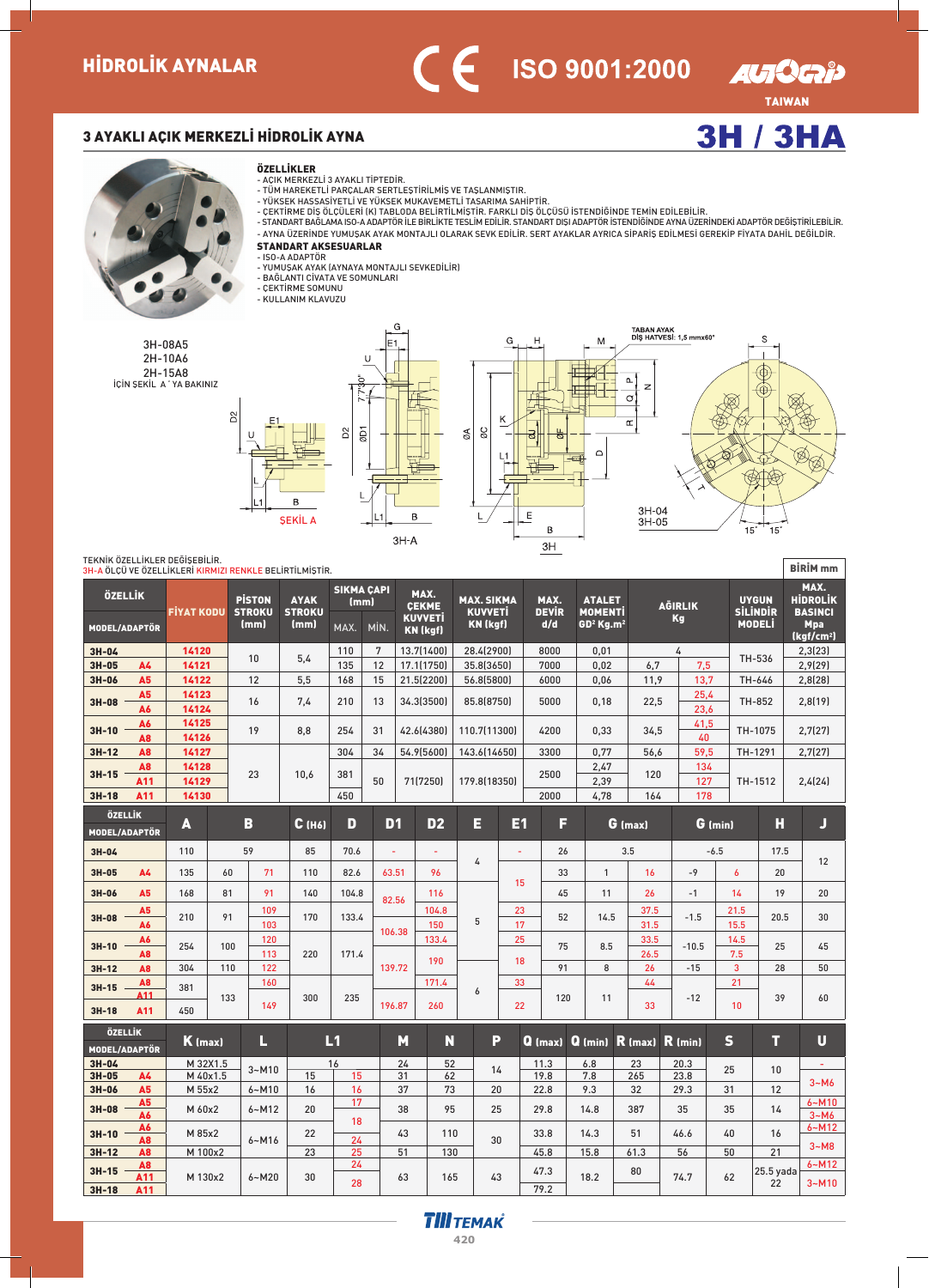

<mark>/</mark>4Н/4НА

 $\sqrt{ }$ 

## 4 AYAKLI AÇIK MERKEZLİ HİDROLİK AYNA

#### ÖZELLİKLER



4H-08A5 4H-10A6 4H-15A8

**D<sub>2</sub>** 



- 
- 

- AÇIK MERKEZLİ 4 AYAKLI TİPTEDİR.<br>- TÜM HAREKETLİ PARÇALAR SERTLEŞTİRİLMİŞ VE TAŞLANMIŞTIR.<br>- YÜKSEK HASSASIYETLI VE YÜKSEK MUKAVEMETLİ TASARIMA SAHİPTİR.<br>- CEKTİRME DIŞ ÖLÇÜLERİ (K) TABLODA BELİRTİLMİŞTİR. FARKLI DİŞ ÖLÇ - AYNA UZERINDE YUMUŞAK AYAK MONTAJLI OLARAK SEVK EDILIR. SERT AYAKLAR AYRICA SIPARIŞ EDILMESI GEREKIP FIYATA DAHIL DEGILDIR.<br>**STANDART AKSESUARLAR** 

- ISO-A ADAPTÖR<br>- YUMUŞAK AYAK (AYNAYA MONTAJLI SEVKEDİLİR)

G

- BAGLANTI CIVATA VE SOMUNLARI<br>- ÇEKTİRME SOMUNU
- KULLANIM KLAVUZU









#### TEKNÍK ÖZELLÍKLER DEĞÍSERÍLÍR.

|                                       |                | 4H-A ÖLÇÜ VE ÖZELLİKLERİ KIRMIZI RENKLE BELİRTİLMİŞTİR. |                                |                              |      |                   |                                        |                                     |                      |                                 |       |                             |                                 | <b>BIRIM</b> mm                           |
|---------------------------------------|----------------|---------------------------------------------------------|--------------------------------|------------------------------|------|-------------------|----------------------------------------|-------------------------------------|----------------------|---------------------------------|-------|-----------------------------|---------------------------------|-------------------------------------------|
| ÖZELLİK                               |                | <b>FİYAT KODU</b>                                       | <b>PISTON</b><br><b>STROKU</b> | <b>AYAK</b><br><b>STROKU</b> | (mm) | <b>SIKMA CAPI</b> | MAX.<br><b>CEKME</b><br><b>KUVVETI</b> | <b>MAX. SIKMA</b><br><b>KUVVETI</b> | MAX.<br><b>DEVIR</b> | <b>ATALET</b><br><b>MOMENTI</b> |       | <b>AGIRLIK</b><br><b>Kg</b> | <b>UYGUN</b><br><b>SİLİNDİR</b> | MAX.<br><b>HIDROLIK</b><br><b>BASINCI</b> |
| MODEL/ADAPTÖR<br><b>A5</b><br>$4H-06$ |                |                                                         | (mm)                           | (mm)                         | MAX. | MİN.              | <b>KN (kgf)</b>                        | KN (kgf)                            | d/d                  | $GD2$ Kg.m <sup>2</sup>         |       |                             | <b>MODELI</b>                   | <b>Mpa</b><br>(kgf/cm <sup>2</sup> )      |
|                                       |                | 14131                                                   | 12                             | 5.5                          | 168  | 15                | 21.6(2000)                             | 56.8(5800)                          | 6000                 | 0.07                            | 12.5  | 14.3                        | TH-646                          | 2.8(28)                                   |
| $4H-08$                               | A5             | 14132                                                   | 16                             | 7.4                          | 210  | 13                | 34.3(3500)                             | 85.8(8750)                          | 5000                 | 0.19                            | 23.5  | 25.4                        | TH-852                          | 2.8(28)                                   |
|                                       | <b>A6</b>      | 14133                                                   |                                |                              |      |                   |                                        |                                     |                      |                                 |       | 24.3                        |                                 |                                           |
| $4H-10$                               | A6             | 14134                                                   | 19                             | 8.8                          | 254  | 31                | 42.6(4380)                             | 110.7(11300)                        | 4200                 | 0.34                            | 36.3  | 41                          | TH-1075                         | 2.7(27)                                   |
|                                       | A <sub>8</sub> | 14135                                                   |                                |                              |      |                   |                                        |                                     |                      |                                 |       | 39.3                        |                                 |                                           |
| $4H-12$                               | <b>A8</b>      | 14136                                                   |                                |                              | 304  | 34                | 54.9(5600)                             | 143.6(14650)                        | 3300                 | 0.79                            | 62    | 65.7                        | TH-1291                         | 2.7(27)                                   |
|                                       | A <sub>8</sub> | 14137                                                   |                                |                              |      |                   |                                        |                                     |                      | 2.50                            |       | 137.7                       |                                 |                                           |
| $4H-15$                               | A11            | 14138                                                   | 23                             | 10.6                         | 381  | 50                | 71[7250]                               | 179.8(18350)                        | 2500                 | 2.42                            | 123.7 | 130.7                       | TH-1512                         | 2.4(24)                                   |
| $4H-18$                               | A11            | 14139                                                   |                                |                              | 450  |                   |                                        |                                     | 2000                 | 4.85                            | 170   | 184                         |                                 |                                           |

| ÖZELLİK       |                |     |     |     |                       | D     | D <sub>1</sub> | D2    | E | Eſ | ы   |      |         |         |         | H    |    |
|---------------|----------------|-----|-----|-----|-----------------------|-------|----------------|-------|---|----|-----|------|---------|---------|---------|------|----|
| MODEL/ADAPTÖR |                | A   |     | B   | $C$ (H <sub>6</sub> ) |       |                |       |   |    |     |      | G (max) |         | G (min) |      |    |
| 4H-06         | A <sub>5</sub> | 168 | 81  | 91  | 140                   | 104.8 |                | 116   |   | 15 | 45  | 11   | 26      | -1      | 14      | 19   | 20 |
|               | A <sub>5</sub> |     |     | 109 |                       |       | 82.56          | 104.8 |   | 23 |     |      | 37.5    |         | 21.5    |      |    |
| $4H-08$       | A6             | 210 | 91  | 103 | 170                   | 133.4 |                | 150   | 5 | 17 | 52  | 14.5 | 31.5    | $-1.5$  | 15.5    | 20.5 | 30 |
|               | A6             |     |     | 120 |                       |       | 106.38         | 133.4 |   | 25 |     |      | 33.5    |         | 14.5    |      |    |
| $4H-10$       | A <sub>8</sub> | 254 | 100 | 113 | 220                   | 171.4 |                |       |   |    | 75  | 8.5  | 26.5    | $-10.5$ | 7.5     | 25   | 45 |
| $4H-12$       | <b>A8</b>      | 304 | 110 | 122 |                       |       | 139.72         | 190   |   | 18 | 91  | 8    | 26      | $-15$   | 3       | 28   | 50 |
|               | A <sub>8</sub> |     |     | 160 |                       |       |                | 171.4 |   | 33 |     |      | 44      |         | 21      |      |    |
| $4H-15$       | A11            | 381 | 133 |     | 300                   | 235   |                |       | O |    | 120 | 11   |         | $-12$   |         | 39   | 60 |
| $4H-18$       | A11            | 450 |     | 149 |                       |       | 196.87         | 260   |   | 22 |     |      | 33      |         | 10      |      |    |

| ÖZELLİK       |                |         |           | L1 |    | M  |     | P  |      |      |      |                                                             | S  | ٦R.  | U         |
|---------------|----------------|---------|-----------|----|----|----|-----|----|------|------|------|-------------------------------------------------------------|----|------|-----------|
| MODEL/ADAPTÖR |                | K (max) |           |    |    |    | N   |    |      |      |      | <b>Q</b> (max) <b>Q</b> (min) <b>R</b> (max) <b>R</b> (min) |    |      |           |
| $4H-06$       | A <sub>5</sub> | M55X2   | $4 - M10$ | 16 | 16 | 37 | 73  | 20 | 22.8 | 9.3  | 32   | 29.3                                                        | 31 | 12   | $3-M6$    |
|               | A <sub>5</sub> |         |           |    | 17 |    |     |    |      |      |      |                                                             |    |      | $6 - M10$ |
| $4H-08$       | A6             | M60X2   | $4 - M12$ | 20 |    | 38 | 95  | 25 | 29.8 | 14.8 | 38.7 | 35                                                          | 35 | 14   | $3-M6$    |
|               | A6             |         |           |    | 18 |    |     |    |      |      |      |                                                             |    |      | $6 - M12$ |
| $4H-10$       | <b>A8</b>      | M85X2   | $4 - M16$ | 22 | 24 | 43 | 110 | 30 | 33.8 | 14.3 | 51   | 46.6                                                        | 40 | 16   |           |
| $4H-12$       | <b>A8</b>      | M100X2  |           | 23 | 25 | 51 | 130 |    | 45.8 | 15.8 | 61.3 | 56                                                          | 50 | 21   | $3-M8$    |
|               | A <sub>8</sub> |         |           |    | 24 |    |     |    |      |      |      |                                                             |    |      |           |
| $4H-15$       | A11            | M130X2  | $4 - M20$ | 30 |    | 63 | 165 | 43 | 47.3 | 18.2 | 80   | 74.7                                                        | 62 | 25,5 | $6 - M16$ |
| $4H-18$       | A11            |         |           |    | 28 |    |     |    | 79.2 |      |      |                                                             |    |      | $3 - M10$ |